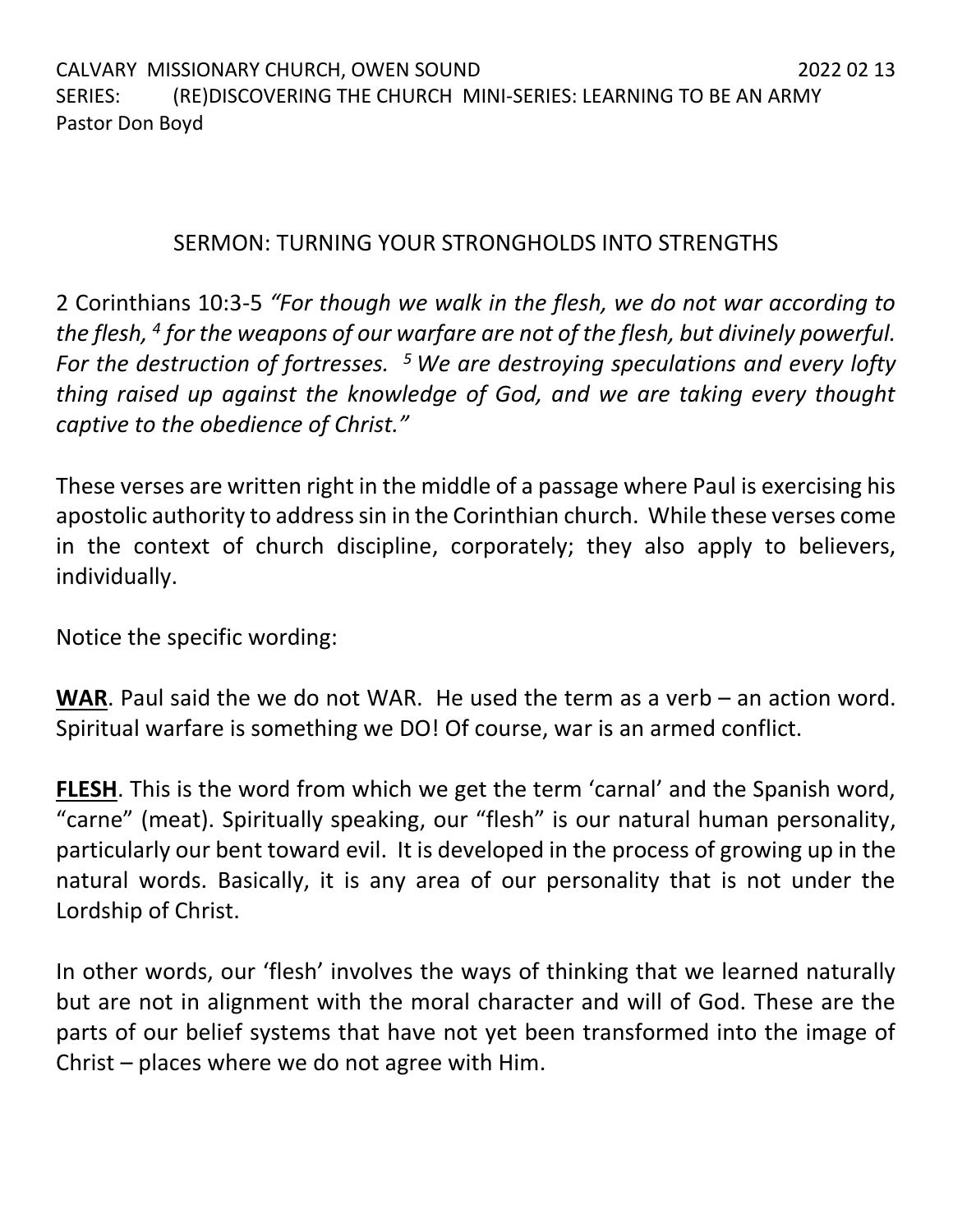**STRONGHOLD.** Any area of our personality that is specifically under the influence or control of the enemy may be considered a stronghold. This area is obviously not subject to the lordship of Christ.

Strongholds are the work of the enemy and are established in a person's life, either through the experience of traumatic sin or by deliberate, repetitive sin on the part of the person. We empower or help to create strongholds when we agree with what the enemy says, say the things he says, or do what he tells us to do; especially on a repetitive basis. The enemy communicates his thinking, both internally – a mental 'voice' that introduces lies into our thinking – or externally, using someone else who prescribes what we should think in an ungodly way.

Strongholds MAY involve inhabitation by the demonic, but this is not always the case. They are the bases of operation from which the enemy infiltrates or influences other areas of the person's life and thinking. They take us captive to ungodly belief systems.

As we will see in Verse 5, the strongholds are in our mind; they are areas of thought. Our weapons are also THOUGHTS. Stronghold thoughts come to us as information – 'facts' that we believe. Information may or may not be accurate.

**WEAPONS**. Like the weapons in a natural battle, we have spiritual weapons; 'bullets' of truth that we can use to tear down the enemy's strongholds. Paul uses the word for 'arms' or 'instruments' here. Unlike the strongholds of ungodly thought patterns, our weapons come to us via revelation – truth that comes from the heart of Father God. Revelation is always correct.

**DIVINELY POWERFUL**. Because these 'God-thoughts' are items of revelation and have their origan in God, they are both divine and powerful. Thankfully, they are strong or 'robust' enough to destroy the strongholds that the enemy has built up.

**DESTROYING**. Literally, "to pull down" or 'to tear down.' In other words; destroy

**SPECULATIONS**. The term here is the word from which we get out English word, "Logic.' We are to tear down the false reasonings and lines of thinking that sound logical but are deceptive.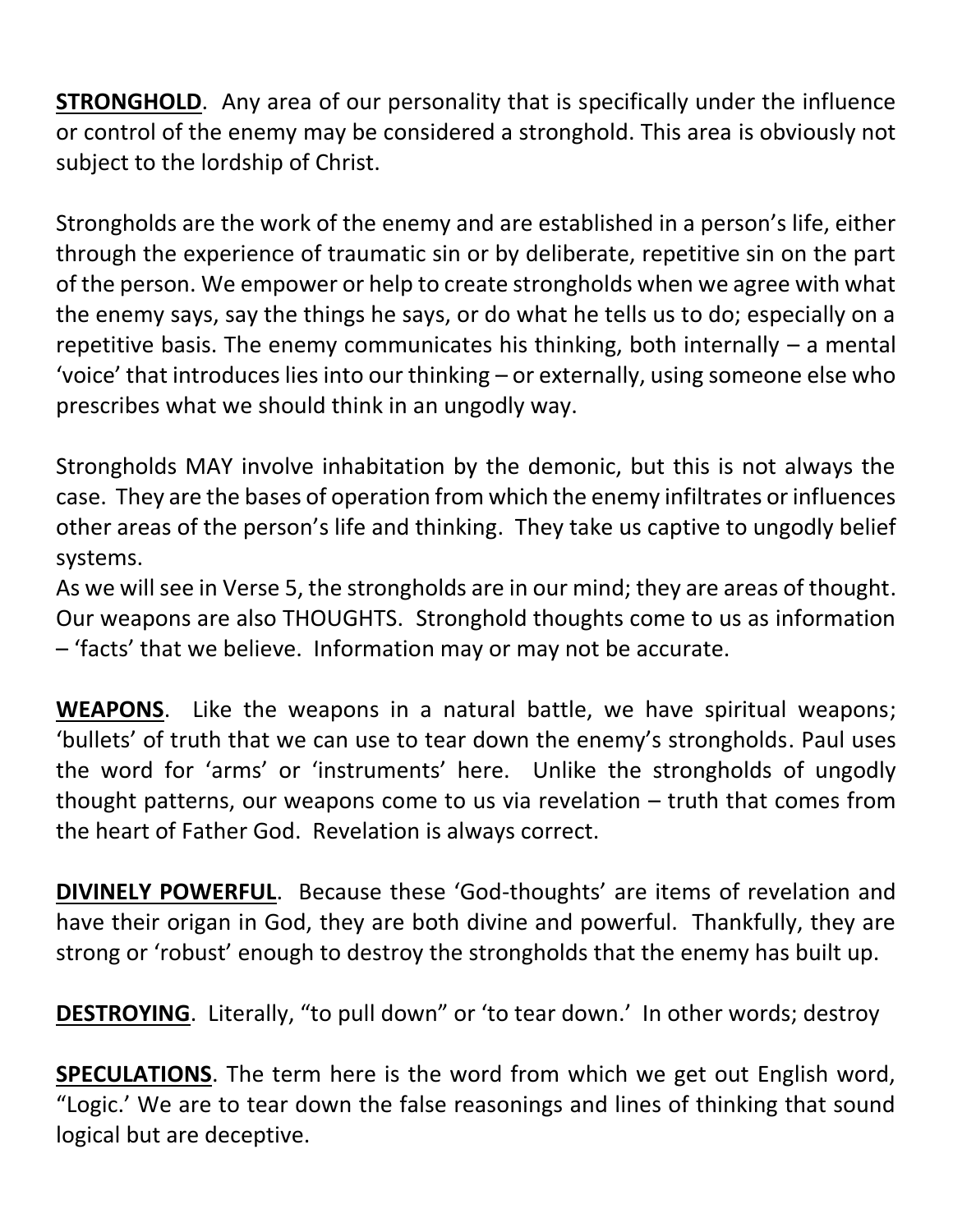**LOFTY THING**. The term is the word from which we get our English term, 'hyper.' In other words they are exaggerated ideas – ones that go above and beyond what they really are.

**RAISED UP**. The enemy establishes and raises up his thoughts or strongholds that are in opposition to and contrary to the knowledge of God. These imaginations want to 'exalt themselves' or raise themselves up in opposition to the truth; they want more power, more importance and more influence than the knowledge of God. The enemy does not want us to have experiential knowledge of God.

**CAPTIVE**. We take such false ideas and make them captives. A captive is someone who is forced to be subject to another and to serve them. Captives are no longer free to do what they want; they must be obedient to their new master. In this case, though, these lines of thinking become obedient to Christ.

**OBEDIENCE**. God does not set us free from Satan's influences in order that we should just believe or do whatever we want. God's FREEDOM and STRENGTH is only experienced as we are obedient to Christ. Obeying Christ both REQUIRES inner strength from us and PRODUCES inner strength in us. The tearing down of the enemy's strongholds allows us the freedom to obey.

**HAVE YOU EVER WONDERED IF OR WHERE THE ENEMY HAS BUILT A STRONGHOLD OR TWO IN YOUR LIFE? HE'S DONE THAT TO TAKE YOU CAPTIVE AND STEAL YOUR SPIRITUAL STRENGTH. TEARING DOWN OUR STRONGHOLDS TURNS THOSE AREAS OF OUR LIVES INTO STRENGTHS! OBEYING THE TRUTH GIVES US GOD'S THOUGHTS, GOD'S STRENGTH AND GOD'S FREEDOM SO THAT WE CAN EXPERIENCE HIM AND ALL THAT HE HAS FOR US!** 

**SO DON'T DELAY; GET FREE TODAY!**